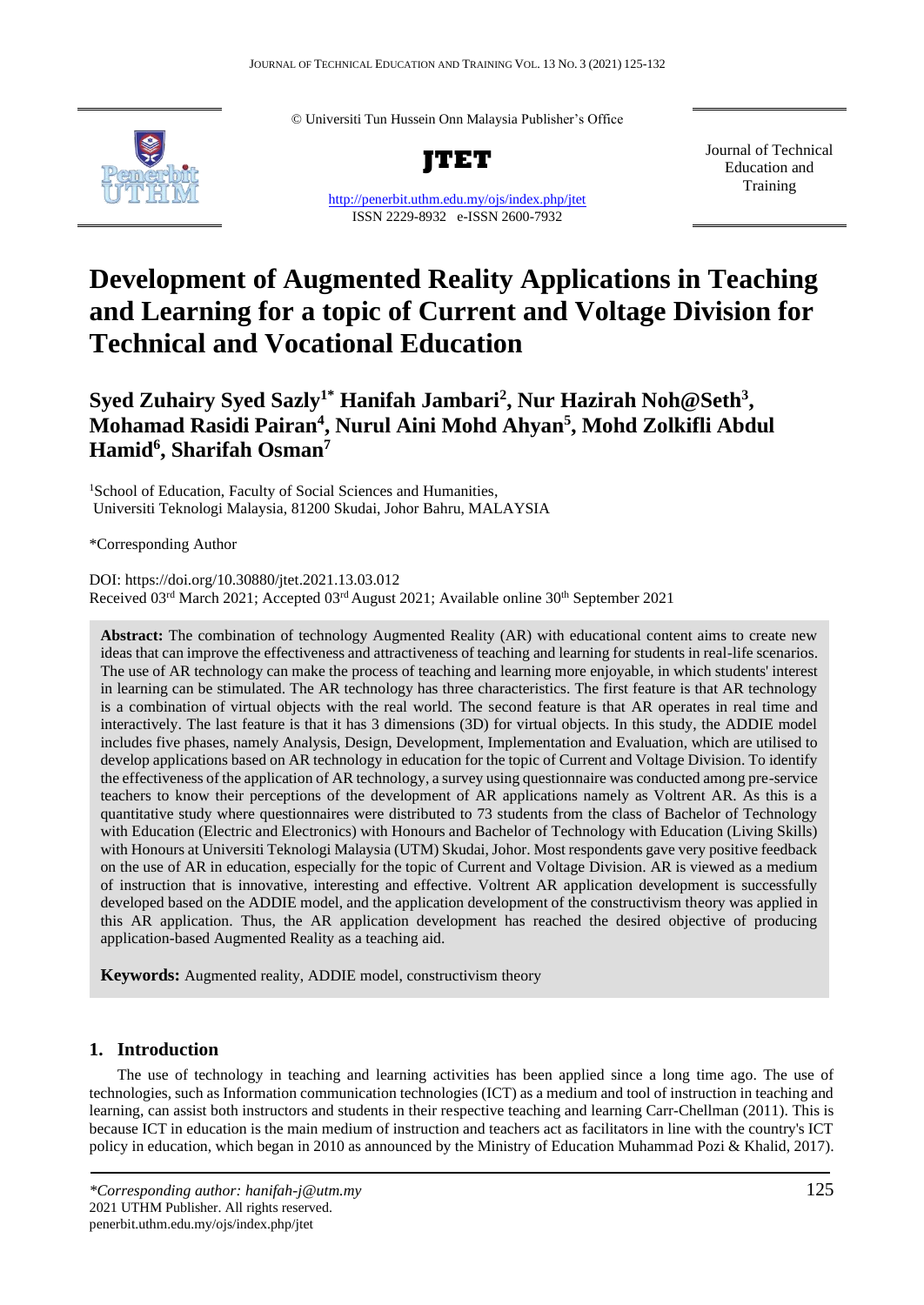The use of technology is more dependent on the ability of students and content to be delivered by the instructor (Gagne et al., 2005). According to Kirkley (2004), the changes caused by technology in the education system will inevitably provide an interesting, realistic, authentic, and fun learning environment as well as improved the learning process that will lead to better academic results.

According to Haller, Billinghurst and Thomas (2007), to ensure that the education system can deliver quality education, the education system in Malaysia has undergone tremendous changes. The changes caused by this technology in the education system will provide a learning environment that is attractive, realistic, authentic, and fun. In turn, it can enhance the learning process and lead to better academic results. This development has led to an increasing number of researchers, including different faculties that have shown interest in integrating various emerging technologies in teaching and learning activities. Consequently, various technologies have been incorporated into the world of education such as internet usage, e-learning computer, social web, simulation, and the latest technologies such as virtual world and Augmented Reality (AR). According to Baldiris, Fabregat and Graf (2014), the application of AR in electronics technology is an emerging technology in the field of education. AR is a system that combines the real world with virtual objects (Danakron, Ali, Abd Halim (2013). With reference to Fleck, and Simon (2013), AR is one of the technologies that allow experience and location-based learning by manipulating time, position, angle, rotation and movement of the virtual object while allowing the user to understand a particular concept. AR aims to develop technology that allows the incorporation of real-time digital content with the real world using a computer (Omar et al., 2019; Gustafson & Branch, 2002). According to Jabar et al., (2020), AR technology allows 2-dimensional and 3-dimensional objects to be viewed in the real world. This technology can load certain information into the virtual world and display them in the real world with the help of tools such as computers, smartphones (android) and webcams. Users will not be able to see 2-dimensional and 3-dimensional virtual objects in the real world. In order to see the virtual objects, the computer and the camera are required as intermediaries

The applications based on AR technology is very helpful to attract students' interest in teaching and learning approach. According to Savill and Kent (2003), the use of advanced technology such as mobile devices increase student motivation, organizational skills, create a sense of responsibility, shape learning collaboratively and help to student progress more quickly and efficiently. According to Fleischman (2001), the use of AR provides a productive learning environment to assist the teaching and learning process conducted in theory classes. The problems faced in the current educational system are that AR-based applications are not widely used as a teaching aid particularly in technical and vocational education (TVE). This is because the teaching aids is currently more focused on the use of lecture notes and teaching modules (Jambari et al., 2018). As a result, students often lose interest and focus during the teaching and learning process. Due to the pandemic Covic-19 and online teaching become most important, thus the application of AR was created to produce the learning environment more effective particularly in engineering and technical and vocational courses. Thus, the presence of AR-based applications can optimise the teaching and learning process, resulting in a new and fun learning experience. Therefore, this study aims to develop an AR-based learning application based on the ADDIE model and identify perceptions on the effectiveness of AR-based learning applications for the Current and Voltage division.

#### **2. Augmented Reality (AR) Technology**

AR technology is a new technology that promises a huge advantage to the world of education today. The definition of AR has various meanings by researchers from the field of computer science and the field of education. Milgram et al. (1994) define AR as the combination of virtual objects with the real world where users will be able to see in real-time. In addition, there are researchers such as Azuma (1997), Kaufmann (2003) and Zhou et al., (2008) which defines AR technology based on characteristics. AR technology has three characteristics namely first, AR technology is a combination of virtual objects with the real world. The second feature of these researchers stated that AR operates in real-time and interactively. The last feature is that AR is created in 3Dimensional (3D) form for virtual objects. Höllerer and Feiner (2004) also stated that AR technology is a system that combines both information, namely computer-processed information and actual information. Martin et al., (2011) define AR technology as a system that uses a webcam to combine information such as images and videos. El Sayed et al., (2011) stated that this AR carries the meaning of inserting virtual objects in real scenes such as additional information to incomplete information in the real world.

According to Pence (2011), AR consists of three methods which are; Marker-based AR, Markerless AR and GPS based tracking. A marker-based AR is an object displayed in a real environment that requires a specific marker or label. According to Rizki and Hariadi (2012), markerless technology that is evolving through android devices resulted from AR technology being more attractive and can be used regardless of time and place. GPS based tracking methods are now increasingly popular and widely used in mobile phone applications such as Internetwork Operation System (IOS) and Android. This method will access GPS and compass by taking the data available in the mobile device which in turn will show in real-time (Yahya et al., 2011).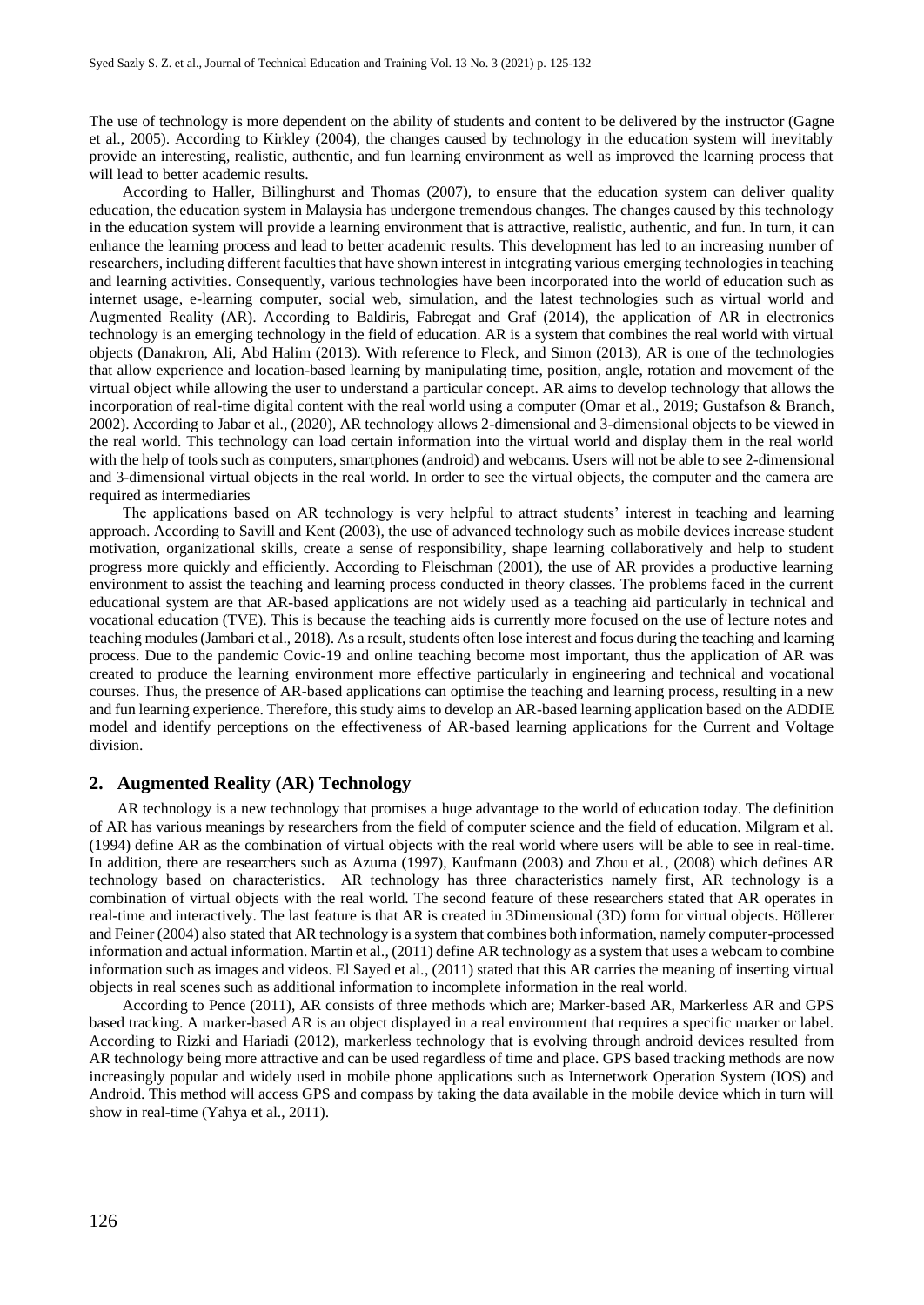# **2.1 Application Development Theory AR**

Teaching and learning using technology have high efficacy results through the integration of the pedagogy principles and instructional design principles (Larson & Blockee, 2014). The Constructive theory was applied regarding the development of the Voltrent AR. The constructivism theory describes the active process of students in developing knowledge and new concepts based on experiences. Therefore, the design of applications through this theory emphasises aspects such as building new knowledge based on experience and knowledge of the existing students (Ertmer & Newby, 2013). In addition, it is concerned with the preparation of learning content that is acceptable to students. The next aspect is the use of various information access channels and collaboration tools for learning. Finally, the learning should be student-centred.

# **2.2 Application Development Model AR and Graphics**

Instructional design is a process of creating a body of teaching as printed modules, software and so on. There are various forms of an instructional design model for use in the process of software design. Construction software contains the model that can be used as a guide when designing a piece of software. The model has always been a reference for developing the software, namely ADDIE Model. A study by Larson and Blockee (2014), also adopted the same model while developing AR teaching aid for the vocational subject.

#### **2.3 ADDIE Model**

The ADDIE model of instructional design is the foundation that can be used in any learning strategy (Larson & Blockee, 2014). In addition, it is a generic model, which has a systematic approach to the process of designing instruction and provides designers with a systematic framework to ensure that the products facilitate effective education, and that creative processes are very efficient. The model is shown in Figure 1, which consists of five phases.



**Fig. 1 - Chart ADDIE Model (ADDIE Rossett (1987)**

#### **3. Methodology**

The methodology of the research has been described in detail in the sub-section as follows.

#### **3.1 Research Design**

This study uses the quantitative method to identify the perceptions on the design and content of AR-based learning applications for the Voltage and Current division. The researcher using purposive sampling for this research. The respondents consist of seventy-three students from the program of Bachelor of Technology with Education (Electric and Electronics) with Honours and Bachelor of Technology with Education (Living Skills) with Honours who taken the subject of Basic Technology Electronics. The respondents are 40 female and 33 males, who are all future teachers. The questionnaire used consists of two parts: Part A and Part B. Part A covers the respondent demographics and Part B is concerned with product development.

#### **3.2 Development Model**

The ADDIE Model was selected as a guide in developing the AR which included five phases as in Figure 1. This model is appropriate in terms of the preparation of a systematic step in the development of AR applications.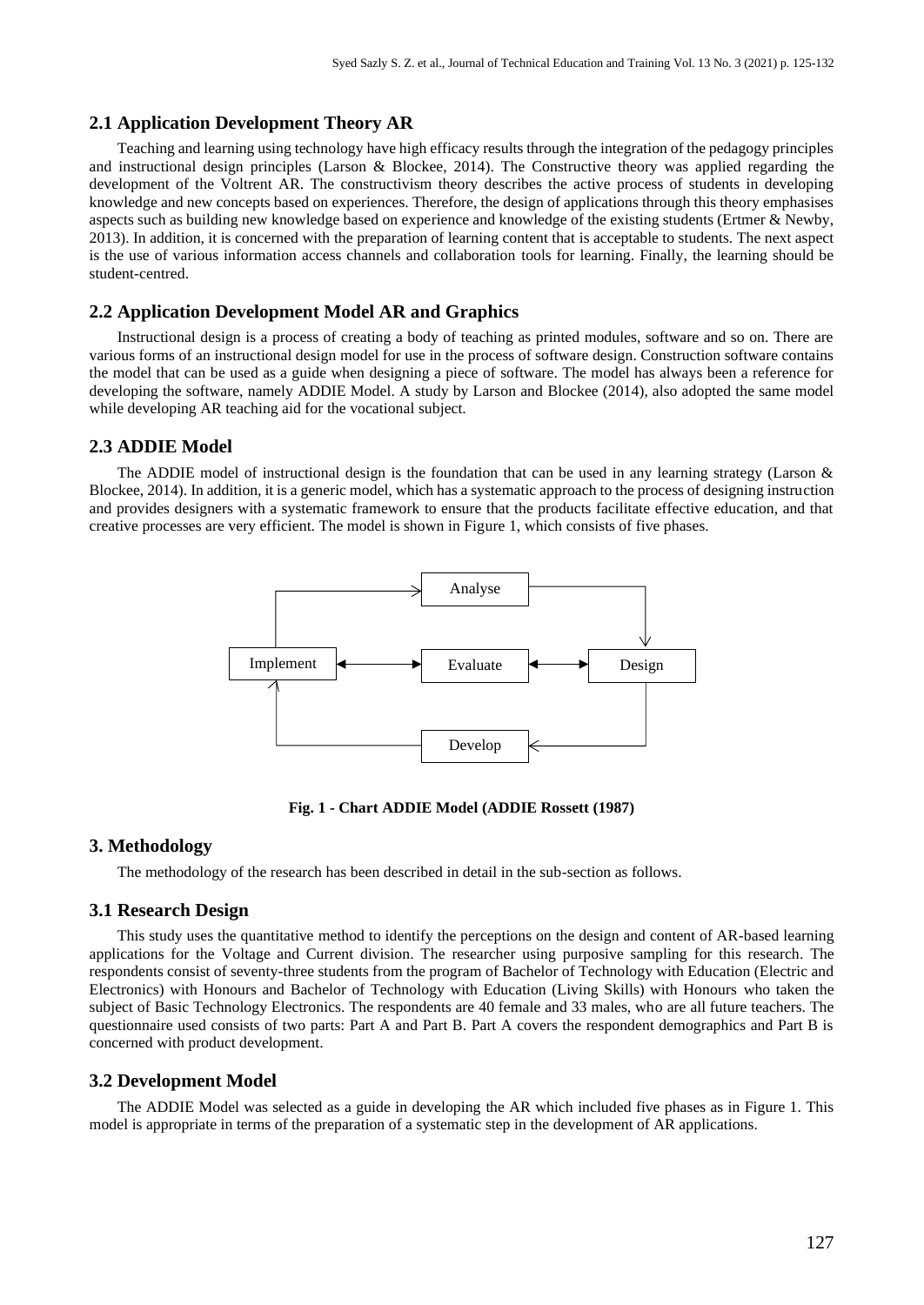#### **3.2.1 Analysis Phase**

The analysis phase is the process of determining and identifying problems. Among the forms of analysis conducted are analysing the learning environment, analysis of student characteristics and problems in learning, Furthermore, this analysis can help in determining the skills or knowledge that should be learned as well as identify the attitudes of students and teaching goals (Dick & Reiser, 1989). From the survey, by using google form represent that 50 percent of students leaking on the skills and knowledge to solve the problem of the current and voltage divided topic in the Basic Technology Electronics course. Thus, this software was developed to overcome the problem, particularly in the current and voltage divided rule.

#### **3.2.2 Design Phase**

This second phase aims to determine and design the instructional method to be used. This stage is implemented after the analysis process is completed. At this stage, the design phase explained the overall view of the form, structure, theoretical approach, type of media and technology to be used. In addition, this stage also involves the process of forming objectives specific to teaching.

In this research, the circuit design process was done using WPS Office 2019 software. This software is selected due to being free, easy and very user friendly. Two types of circuits namely Voltage and Current Divider are selected. The battery and resistor are used to design the circuit. Figure 2 and Figure 3 show the results of the circuit that was created by using WPS Office 2019.



# **3.3.3 Development Phase**

During this development phase, the researcher was used the Unity software to ensure the circuit animation for the voltage divider and current divider is successfully generated. The use of Vuforia software is to ensure that the quality of the picture is produced and transferred to Unity software. In addition, the researchers are able to build these applications more efficiently, which improve the software quality and user-friendliness. The Vuforia and Unity software are used for developing applications based on this AR technology. There are eight criteria established by the researchers in the construction of this application namely as Voltrent AR by using Vuforia and Unity software which includes:

- a) This teaching aids can attract users.
- b) The teaching aids must have a clear visualization.
- c) The teaching aids must have a clear explanation.
- d) This teaching aids can reveal the complex topic of Current and Voltage division.
- e) The teaching aids is in need of tools.
- f) The teaching aids is using user interfaces (UI) of interest.
- g) The teaching aids influence the teaching and learning process.
- h) This teaching aids can facilitate the learning process of the PDP in line with the 21st century

Figure 4 shown the main display of Vuforia software for developing the AR application.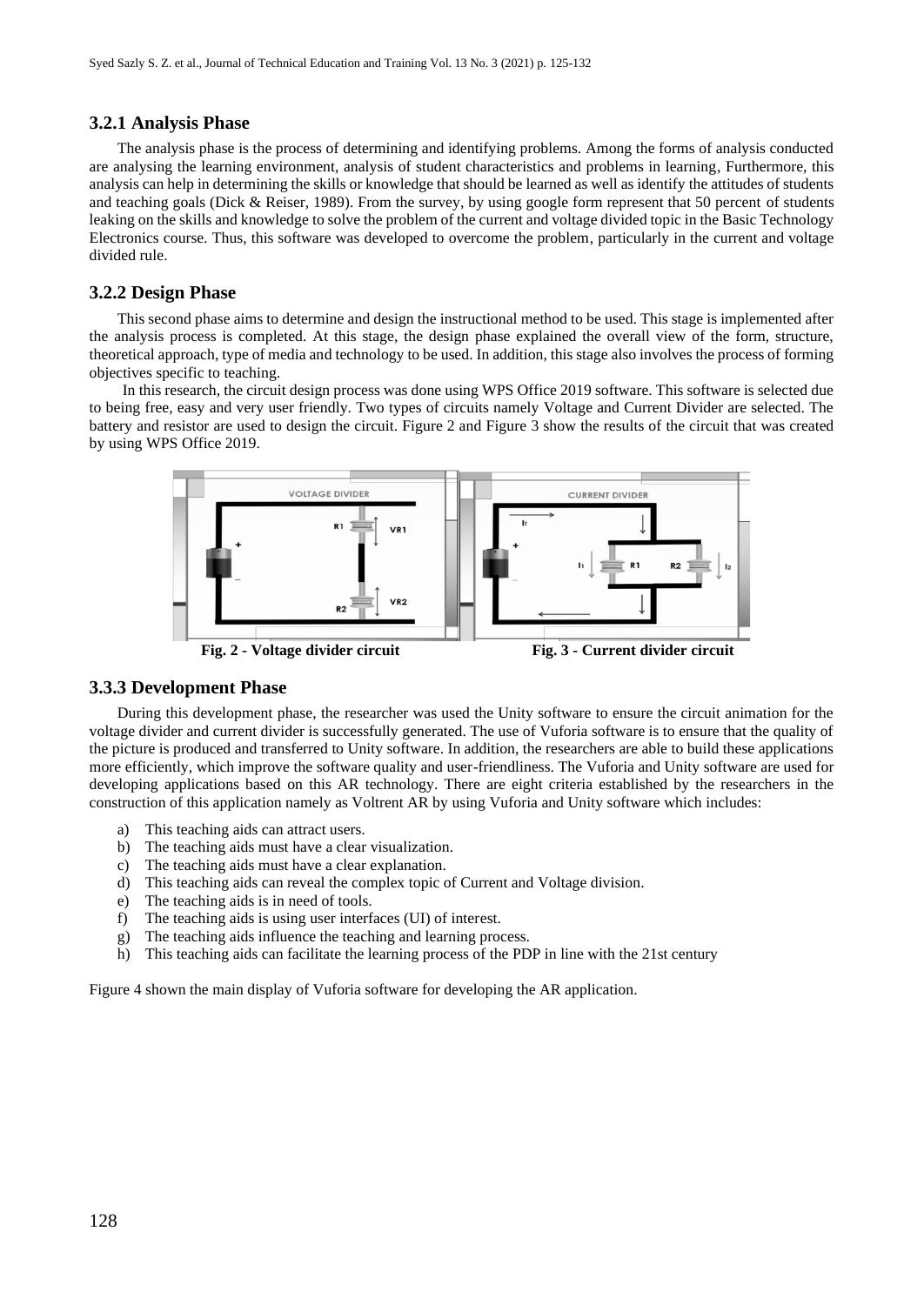|  | vuforia engine<br>developer portal                                                                                                                                                                                                                                                                                                                                                                                                                           | Home | Pricing | Downloads | Library | Develop | Support |  | Log In |  |
|--|--------------------------------------------------------------------------------------------------------------------------------------------------------------------------------------------------------------------------------------------------------------------------------------------------------------------------------------------------------------------------------------------------------------------------------------------------------------|------|---------|-----------|---------|---------|---------|--|--------|--|
|  |                                                                                                                                                                                                                                                                                                                                                                                                                                                              |      |         |           |         |         |         |  |        |  |
|  | Jul 29, 2021                                                                                                                                                                                                                                                                                                                                                                                                                                                 |      |         |           |         |         |         |  |        |  |
|  | Vuforia Engine 10 is Available!<br>Hello developers! The Vuforia team is excited to announce the release of Vuforia Engine version 10.<br>This newest update introduces a brand-new API for faster and easier development, reduces the size<br>and upload time of Model Targets with new compression technology, improves tracking for several of<br>our leading target types, and more. Please be sure to check out the release notes for complete details. |      |         |           |         |         |         |  |        |  |
|  |                                                                                                                                                                                                                                                                                                                                                                                                                                                              |      |         |           |         |         |         |  |        |  |
|  | <b>Before You Update!</b>                                                                                                                                                                                                                                                                                                                                                                                                                                    |      |         |           |         |         |         |  |        |  |
|  | Please carefully review the version 10 migration guide. Since there are many significant changes to the<br>API, you will need to update the code in your apps for them to function properly.                                                                                                                                                                                                                                                                 |      |         |           |         |         |         |  |        |  |
|  | . New Vuforia Engine API: This modernized API enables developers to create the same<br>applications faster and more efficiently with fewer lines of code.                                                                                                                                                                                                                                                                                                    |      |         |           |         |         |         |  |        |  |
|  |                                                                                                                                                                                                                                                                                                                                                                                                                                                              |      |         |           |         |         |         |  |        |  |

#### **Fig. 4 - Main display of Vuforia Software**

#### **3.3.4 Implementation Phase**

The implementation phase involves the process of running a learning program or module in a real-life context. It aims to deliver or implement teaching efficiently and effectively. There are three button options placed on this main display namely the Voltage, Current and exit buttons as shown in Figure 5. The Voltage button is to go to the next page which is the voltage section, and the Current button is to go to the next page which is the current section. While the exit button is to exit this application.



**Fig. 5 - Main menu display**

#### **3.3.5 Evaluation Phase**

The evaluation phase was focusing on the development of the product referring to the eight criteria as in subsection 4.2.3. A total of 73 students from the program of Bachelor of Technology with Education (Electric and Electronics) with Honours and Bachelor of Technology with Education (Living Skills) with Honours who learnt the course of Basic Technology Electronics were chosen to answer the question by using google from. The questionnaire was distributed online and data was analysed using SPSS 20.0. The main purpose of this stage is to validate the eight criteria of the product as mention in subsection 3.3.4

#### **4. Results and Discussion**

This assessment contains eight criteria related to the review of this application. The questionnaire was distributed to a total of 73 students of Bachelor of Technology with Education (Electric and Electronics) with Honours and Bachelor of Technology with Education (Living Skills) with Honours who learnt the course of Basic Technology Electronics. The respondents were selected to answer the questionnaire for Part B regarding the eight criteria for product development in order to identify the validity of the design and content of the product. The data was analysed using SPSS 20.0 and represented as a percentage. Table 1 shows the results of the research conducted.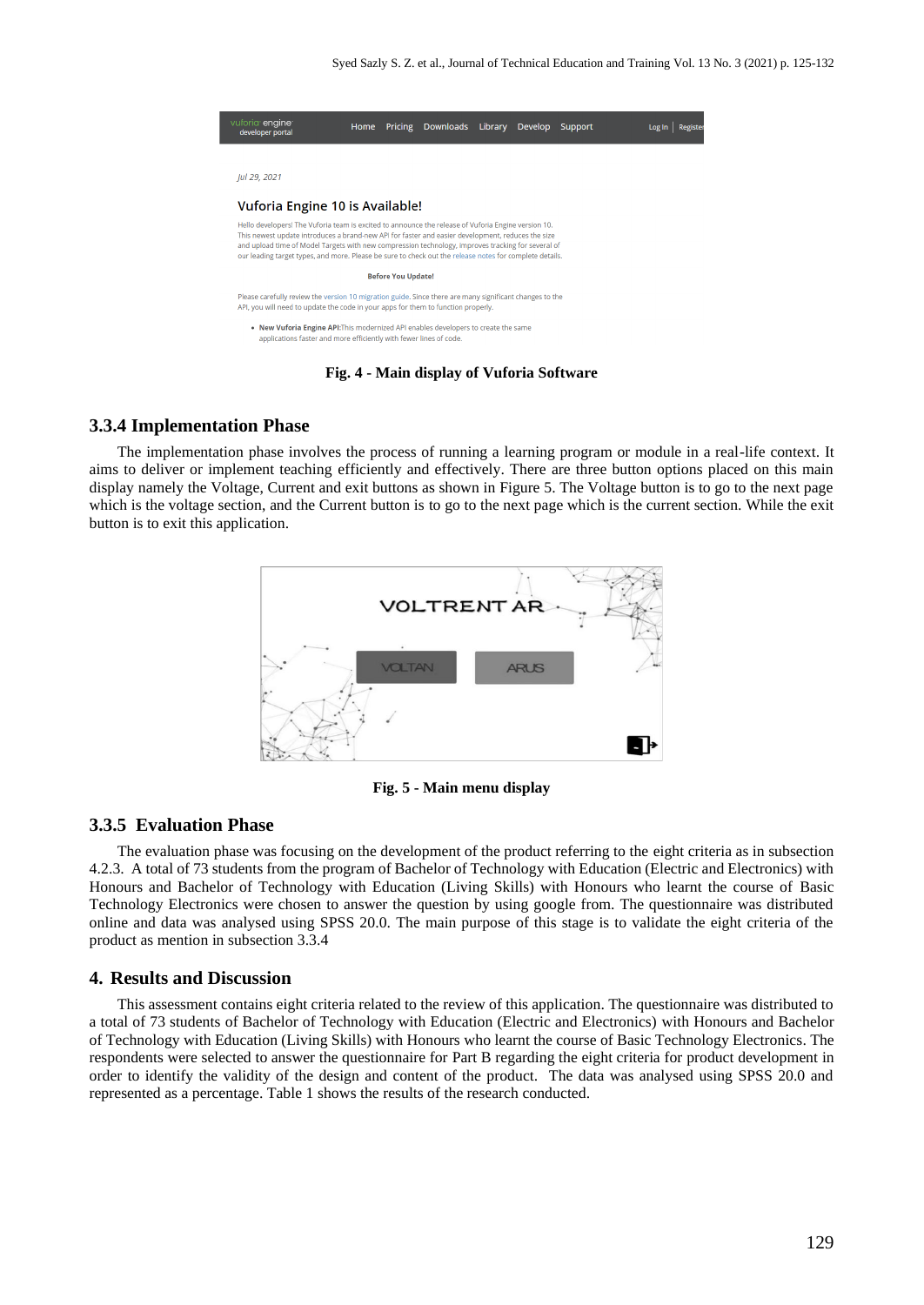|                        |                                                     | 2              |           |       |              |                     |  |
|------------------------|-----------------------------------------------------|----------------|-----------|-------|--------------|---------------------|--|
| Strongly disagree (SD) |                                                     | Disagree $(D)$ |           |       | Agree $(A)$  | Strongly agree (SA) |  |
| No.                    | Description                                         |                |           | Scale |              |                     |  |
|                        |                                                     |                | <b>SD</b> | D     | A            | SА                  |  |
|                        | The teaching aids are attractive to study the topic |                |           |       | $5(6.8\%)$   | 68 (93.2%)          |  |
|                        | of current and voltage division.                    |                |           |       |              |                     |  |
| 2.                     | The visualisation of teaching aids is clear.        |                |           |       | 13(17.8%)    | 60(82.2%)           |  |
| 3.                     | The explanation of the content is easy to           |                |           |       | 18(24.7%)    | 55 (75.3%)          |  |
|                        | understand.                                         |                |           |       |              |                     |  |
| 4.                     | The teaching aids can reveal the complex topic      |                |           |       | $13(23.1\%)$ | $60(82.2\%)$        |  |
|                        | of current and voltage division                     |                |           |       |              |                     |  |
| 5                      | The teaching aids is user friendly.                 |                |           |       |              | 73 (100%)           |  |
| 6                      | The user interface of the teaching aids is          |                |           |       | $5(6.8\%)$   | 68 (93.2%)          |  |
|                        | interesting.                                        |                |           |       |              |                     |  |
| 7                      | The teaching aids influence the teaching and -      |                |           |       | $5(6.8\%)$   | 68 (93.2%)          |  |
|                        | learning process.                                   |                |           |       |              |                     |  |
| 8                      | The teaching aids can facilitate the learning       |                |           |       |              | 73 (100%)           |  |
|                        | process in line with the 21st-century education.    |                |           |       |              |                     |  |
|                        |                                                     |                |           |       |              |                     |  |

#### **Table 1 - Research results**

Based on the survey results in Table 1, criteria 5 and 8 had achieved the highest ratings, with 100% responses on the scale of strongly agree. This result shows that all 73 respondents fully agree that the application developed is user-friendly and facilitate the learning process of the teaching and learning in line with the 21<sup>st</sup> teaching aid education. The secondhighest rating is from criteria 1, 6 and 7. A total of 68 respondents strongly agree with these three criteria and only five respondents agree that teaching aids is attractive, has an interesting User Interface and simplifies the teaching and learning process. Overall, the respondents strongly agree that this application is highly effective to be used in the teaching and learning process.

With relating to constructivism which is a theory of learning that focuses on students' active process of gain knowledge and new concepts based on experiences. Moreover, this theory emphasises student-centred learning. The theory also stresses that the preparation of learning content must focus on content that will be easily accepted by students. Table 1 shows that, overall, the respondents agree that this AR application meets the criteria. The 68 respondents strongly agree that AR application is able to attract users and 73 respondents strongly agree AR application is user friendly. Thus, with emphasis on aspects such as student-centred learning and learning content preparation tools based on the Constructivism theory, the development of Augmented Reality applications will simplify the teaching and learning process.

Furthermore, in this study, all phases in the ADDIE model have been applied, which are Analysis, Design, Development, Implementation and Evaluation, to develop an AR application namely as Voltrent AR. The ADDIE model is selected for the Voltrent AR development as it is a popular model of instructional design and is often used as a source of reference for other models (Carr-Chellman, 2011). Larson & Blockee (2014) show that almost all models of instructional design based on the ADDIE model have five stages, namely Analysis, Design, Development, Implementation and Evaluation. After Voltrent AR was successfully completed, the researchers have obtained user feedback through the questionnaire conducted among 73 students from the class of Bachelor of Technology with Education (Electric and Electronics) with Honours and Bachelor of Technology with Education (Living Skills) with Honours, all of whom are future teachers. The finding also stated that most students agree the Voltrent AR is attractive and user friendly to learn voltage and current division in electronics courses. Furthermore, the WPS Office 2019, Vuforia dan Unity that has been selected are the appropriate tools in producing AR applications as teaching aids.

# **5. Conclusion**

The development of this AR application has achieved the desired objective of producing an AR application that facilitates and accelerates the learning process for the topic of Voltage and Current Division. Most students strongly agree that the Voltrent AR is easy, attractive and user friendly to learn voltage and current division in electronics courses. The movement of 3D objects or animations added to the learning content makes it resemble real objects or content while the application is working. This causes the students can see the process of voltage and current distribution taking place in a circuit that is invisible to the naked eye. Furthermore, with this application, the students are able to view it intermediately via smartphone. Students can also understand this topic more easily because a description of voltage and current distribution is provided in this application. It is hoped that the production of AR-based application teaching aids can facilitate the teaching and learning process for students, teachers and instructors. Furthermore, the AR software also has a feature of teaching aid to attract the interest and attention of students, in terms of display and user-friendly interface.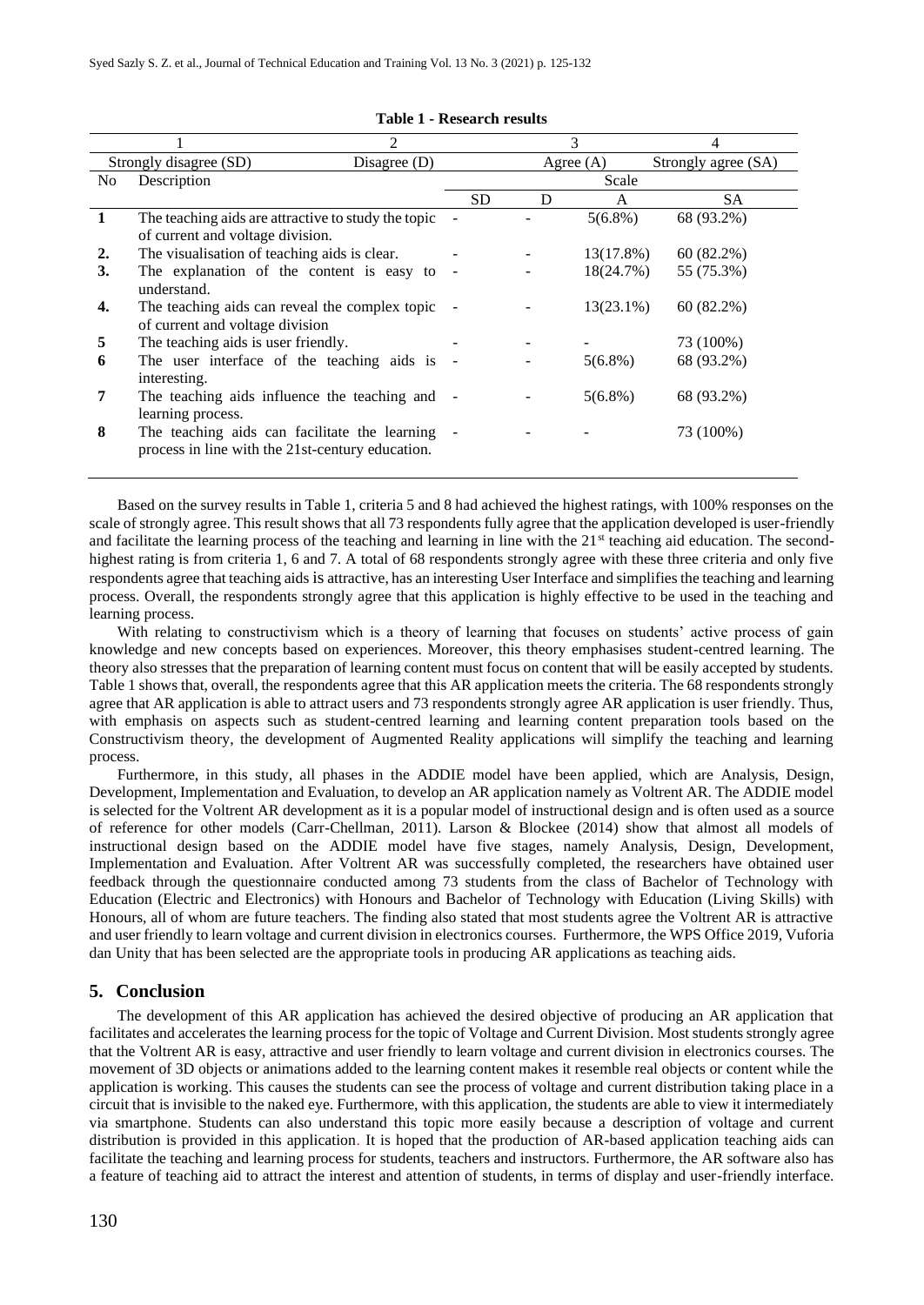AR applications that contain teaching aids have features such as animation and various colour combinations. Finally, this application was developed with the expectation that the students can have better focus when teaching and learning take place and facilitate the learning process in line with 21st-century education.

#### **Acknowledgements**

The authors would thank all the respondents for this study for given information needed. The authors also would like to thank the Ministry of Higher Education, Malaysia, and Universiti Teknologi Malaysia (UTM) for their financial support through the Fundamental Research Grant Scheme (FRGS) with vot.no R.J130000.7853.5F083.

#### **References**

Azuma, R. T. (1997). A Survey of Augmented Reality. *Presence-Teleoperators and Virtual Environments*, 6 (4), 355 – 385

Baldiris, B. J. S., Fabregat, R., & Graf, S. (2014). Augmented reality trends in education: a systematic review of research and applications*. Educational Technology & Society*, 17 (4), 133–149

Carr-Chellman, AA (2011). Instructional design for teachers: Improving classroom practice. New York: Routledge

Danakron N. E. P., Ali, M. B., Abd Halim, N. D. (2013). "Potensi Teknologi Augmented Reality dalam Pembelajaran Sains: Satu Tinjauan Terhadap Penyelidikan Lepas [*The Potential of Augmented Reality Technology in Science Learning: A Review of Past Research*]. 2nd International Seminar on Quality and Affordable Education (ISQAE 2013). 326-336

Dick, W. & Reiser, R.A. (1989). Planning effective instruction, United States: Prentice Hall

El Sayed, N. A . M., Zayed, H. H., & Sharawy, M . I. (2011). ARSC: Augmented Reality Student Card- An Augmented Reality Solution for The Education Field. *Computers & Education*, 56(4), 1045– 1061

Ertmer, P. A., & Newby, T. J. (2013). Behaviorism, cognitivism, constructivism: Comparing critical features from an instructional design perspective*. Performance Improvement Quarterly*, 26(2), 43-71

Fleck, S., & Simon, G. (2013) An Augmented Reality Environment for Astronomy Learning in Elementary Grades: An Exploratory Study. 25 conférence francophone sur 'Interaction Homme-Machine, IHM'13, AFIHM, Nov 2013, Bordeaux, France

Fleischman, J. (2001). Going Mobile New Technologies in Education, Converge Magazine.

Gagne, R.M., Wager, W.W., Golas, K.C & Keller, J.M. (2005). Principles of instructional design. 5th Edition. Boston: Thomson Wadsworth

Gustafson K.L., Branch R.M. (2002). What is Instructional Design? Trends and Issues in Instructional Design and Technology. Prentice Hall

Haller, M., Billinghurst, M., Thomas, B. (2007). Emerging technologies of augmented reality: interfaces and design

Höllerer TH, Feiner SK (2004) Mobile Augmented Reality. In: Karimi HA, Hammad A (eds) Telegeoinformatics: location-based computing and services. CRC Press, 392–421

Jabar, A. R., Nohseth, N. H., Jambari, H., Pairan, M. R., Ahyan, N. A. M., & Lokman, N. H. (2020, January). Exploring the Potential of Augmented Reality Teaching Aid for Vocational Subject. In Proceedings of the 2020 11th International Conference on E-Education, E-Business, E-Management, and E-Learning,pp. 54-58

Jambari, H., Razali, N.A,Taman,I, Noh@Seth,N.H.,Osman, S., Ahmad, J., Mohamad Nordin, N. & Mohd Rameli , M.R. (2018) . Conceive-Design-Implement-Operate (CDIO) Approach for an Innovative Capstone Project*. Journal of Technical Education and Training (JTET)* Vol. 10, No. 2, pp82-91

Kirkley, J., Kirkley, S., Swan, M., Myers, T., Sherwood, D., and Singer, M. (2004). Developing an embedded scaffolding framework to support Problem-Based Embedded Training (BET) using mixed and virtual reality simulations. In Proceedings of the Interservice/Industry Training, Simulation and Education Conference (I/ITSEC), Orlando, Florida

Kaufmann, H., & Schmalstieg, D. (2003*). Mathematics and Geometry Education with Collaborative Augmented Reality. Computers & Graphics*, 27(3), 339 – 345

Larson, M.B., & Blockee, B.B. (2014). Streamlined ID: A practical guide to instructional design. Oxon: Routledge.

Martin, S., Diaz, G., Sancristobal, E., Gil, R., Castro, M., & Peire, J. (2011). *New technology trends in education: Seven years of forecasts and convergence. Computers & Education*, 57(3), 1893-1906. Elsevier Ltd